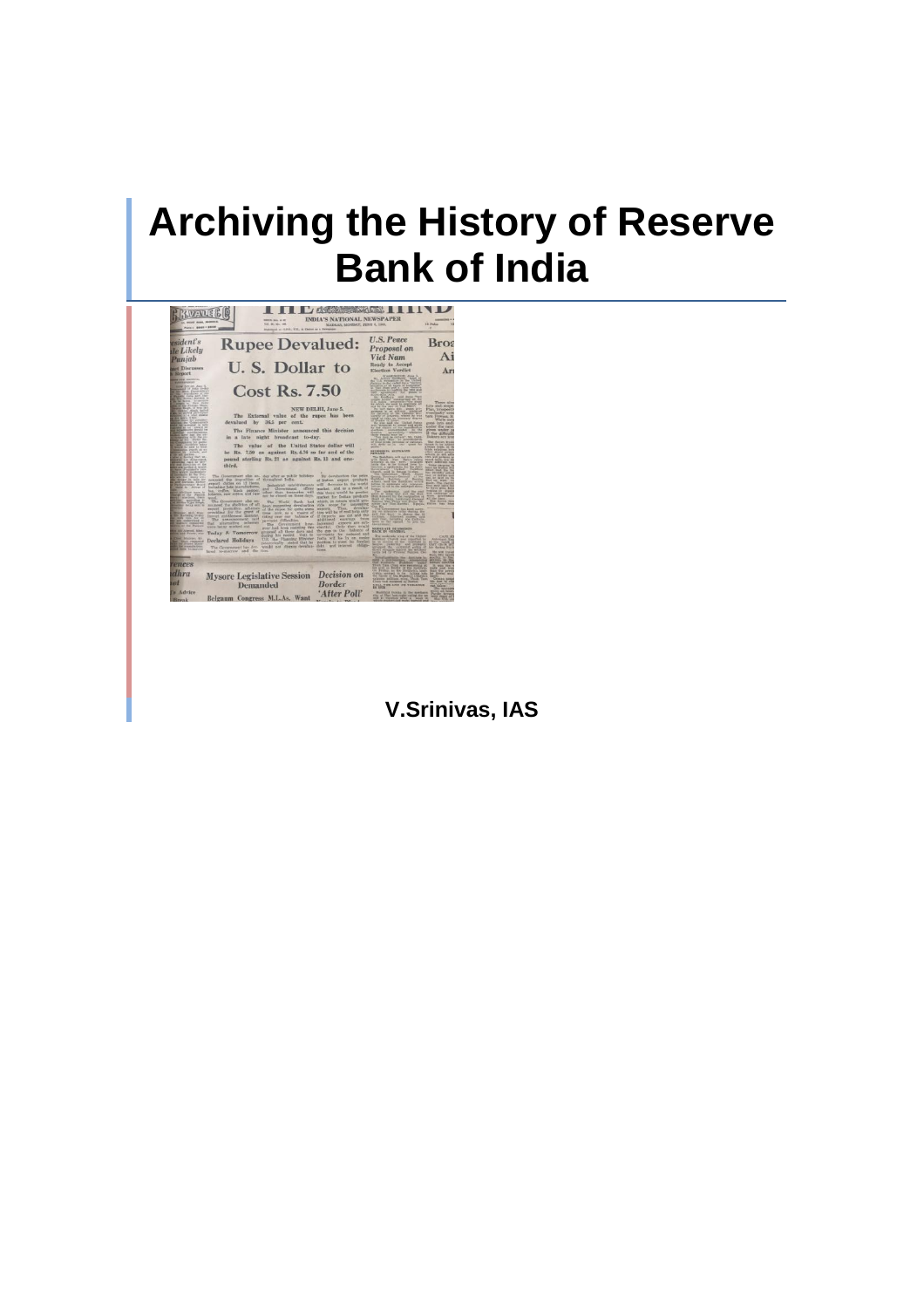## **ARCHIVING THE HISTORY OF THE RESERVE BANK OF INDIA**

"The care which a Nation devotes to the preservation of the monuments of its past may serve as a true measure of the degree of civilization to which it has attained." <sup>1</sup> The chief monument of history of a nation is its archives, the preservation of which is recognized in all civilized countries as a natural and proper function of Government.

#### Ladies and Gentlemen,

I am deeply privileged to address you at the RBI archives on the occasion of the International Archives Day. The objective of an International Archives Day is to raise awareness about the importance of records and archives. This day also seeks to raise awareness amongst senior decision makers on the benefits of records management for good governance and development.

My association with the Reserve Bank of India dates back to my 2 years as Private Secretary to Finance Minister in 2002. This was followed by another 3 years in the International Monetary Fund when I used to interact with the senior management of the Reserve Bank of India. In 2002, Dr. Bimal Jalan was Governor of RBI and Dr. Y.V.Reddy and Vepa Kamesam were Deputy Governors. Subsequently Dr. Y.V.Reddy was serving as Executive Director (India) IMF when I was appointed as Advisor to Executive Director (India) IMF. At the IMF, I had the opportunity to work with a number of Executive Directors of RBI who were on deputation to IMF – K.Kanagasabapathy, Deepak Mohanty, Ananthakrishnan Prasad in the ED's office, and Smt. Indira Rajaraman in the Monetary Policy Department of IMF. On return from the IMF, in 2007-08 as Secretary Planning & Finance (Budget) in the Government of Rajasthan, I was closely associated with RBI as part of my institutional financing responsibilities in increasing agriculture credit growth and financial inclusion. As Joint Secretary to Government of India in the Ministry of Textiles, I often interacted with the Deputy Governor RBI on the corporate debt restructuring of Textiles industry in the aftermath of the Global Financial Crisis.

Although not a Historian by qualification, I was drawn deeply into economic history for nearly 15 years. History was my subject for the civil services examination in 1988 and again when I was Joint Secretary Ministry of Culture with additional charge of Director General National Archives of India, I handled a number of subjects of historical importance including the National Archives of India, the Indian Historical Records Commission, the Nehru

 $\overline{a}$ <sup>1</sup> Waldo Gifford Leland., The American Historical Review, vol 18, No 1 (Oct 1912), pp. 1-28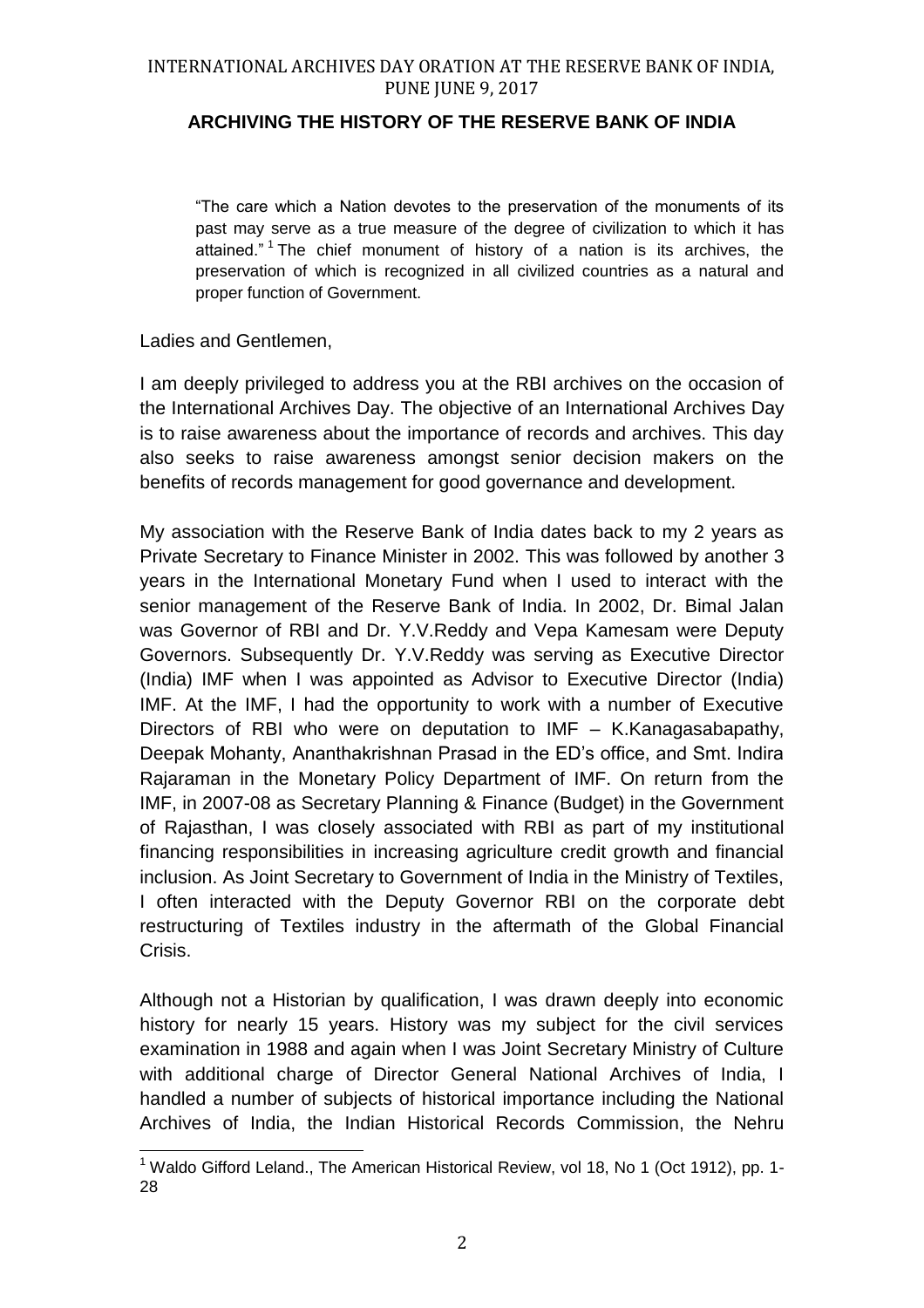Memorial Museum and Library, the National Library and the Raja Ram Mohan Library Foundation. In the years 2002-2008, I developed a deep respect and admiration for the Reserve Bank of India. The RBI represents the greatest institution we have in India today with long history of outstanding brilliance in the service of the Nation.

In today's speech, I shall seek to identify 15 land mark events in RBI's 75 year history. It is also part of my ongoing book research work with an ICWA Fellowship titled India and IMF. I had visited RBI Archives as a Research Scholar on the recommendations of Dr. Y.V.Reddy a few months ago. I would be happy to share my vision for the RBI archives in the concluding parts of my speech.

#### **Introduction**

The Reserve Bank of India was established in 1935, as the country's central bank. The sub-committee of the First Round Table Conference said that efforts should be made to establish on sure foundation and free from any political influence…a Reserve Bank which will be entrusted with the management of the currency and exchange.

The preamble of the Reserve Bank of India Act, 1934 says:

An Act to constitute a Reserve Bank of India

Whereas it is expedient to constitute a Reserve Bank for India to regulate the issue of Bank notes and keeping of reserves with a view to securing monetary stability in India and generally to operate the currency and credit system of the country to its advantage…"

From April 1, 1935 the Reserve Bank of India commenced operations as a shareholders' bank with its central office in Calcutta. The Central Bank took over the currency issue function from the Government's Controller of the Currency and the management of Government's accounts and public debt from the Imperial Bank of India. An Agricultural Credit Department was set up in the Reserve Bank of India at the time of its establishment to handle the work of rural credit.

In 1934, Sir Osborne Smith was appointed as the first Governor of the Reserve Bank of India, an appointment described by Sir C.D.Deshmukh as follows:

"Plans characteristic of the foresight that the British bring to bear on public affairs in order to preserve what they regarded as their own legitimate interests were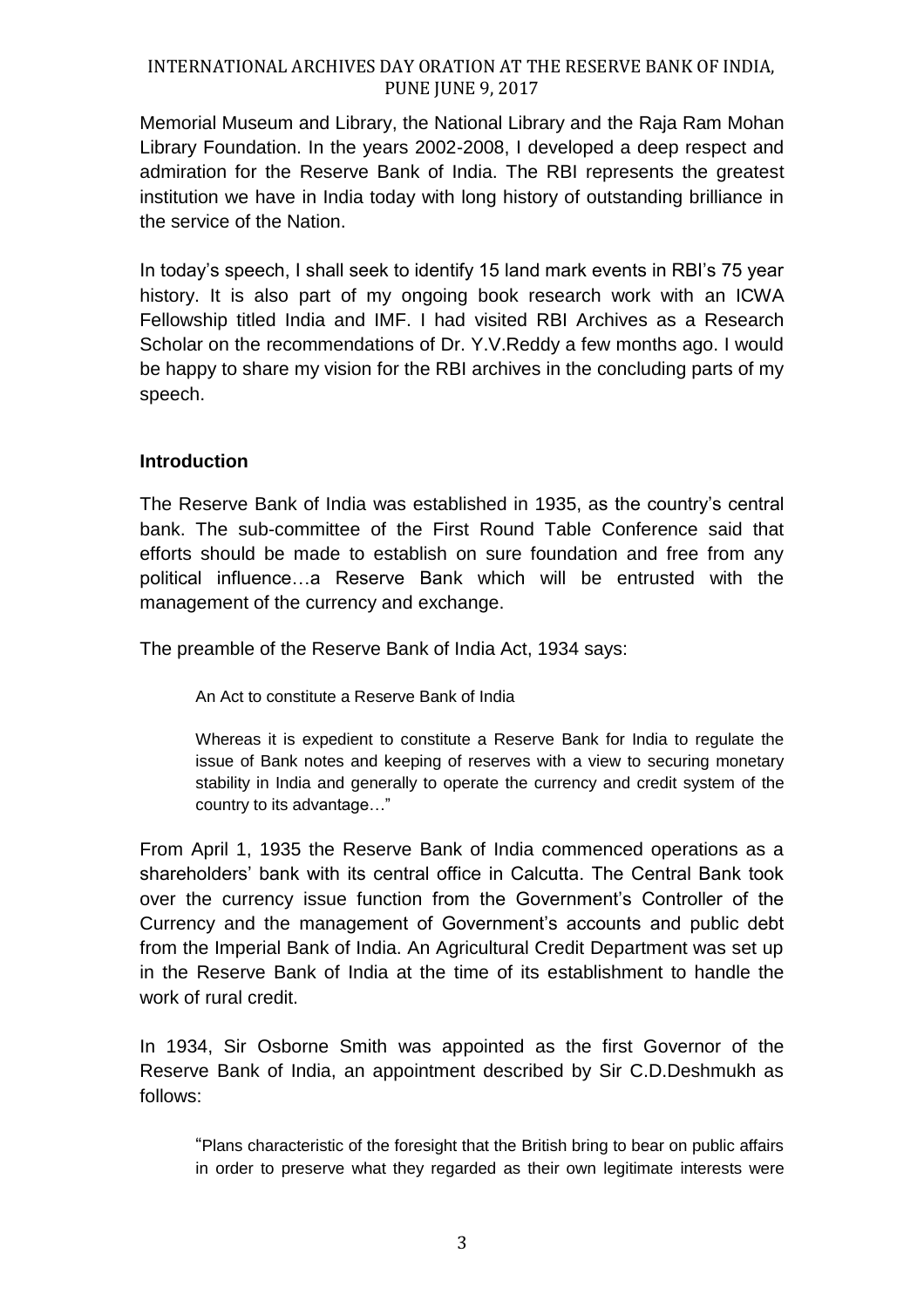made to ensure that the first Governor of the Reserve Bank would be a person on whom the Bank of England could rely and from whom they could expect unquestioning cooperation."

Sir James Braid Taylor and Sir Sikander Hyat Khan were appointed as First Deputy Governors of the Reserve Bank of India.

## **November 1936 RBI Governor Sir Osborne Smith Resigns**

Sir Osborne Smith resigned in 1936 citing Government's attempts to dominate the RBI. The Finance Member in the Viceroy's Council Sir John Grigg was concerned that the RBI Board far from being a British catspaw, had too many persons who sympathized with the Indian businessmen and Congress party.

Sir C.D.Deshmukh's said the following in his Gokhale Institute address:

"…I think I must permit myself to record that the main causes of Sir Osborne Smith's resignation were, apart from his temperamental incompatibility with the other two, the serious difference of opinion which arose between him and the Finance Member over the lowering of the Bank rate, with all its implications, and the management of the Bank's investments."

# **A Young Governor of Reserve Bank of India – Sir C.D.Deshmukh**

On August 11, 1943 Sir C.D.Deshmukh ICS was appointed as the first Indian Governor, of the Reserve Bank of India at the age of 47. It was in his tenure that the Public Debt Act 1944 was enacted to consolidate and amend the law relating to Government securities empowering the RBI to manage Government debt and its provisions related to the issue, servicing and repayment of Government securities.

# **India at Bretton Woods<sup>2</sup>**

The United Nations Monetary and Financial Conference at Bretton Woods in July 1944 witnessed a consensus between 44 countries for the creation of the International Monetary Fund and the World Bank. India was deeply engaged in the debates at Bretton Woods. India was a British colony at the time and was represented at the Bretton Woods Conference by a British run government of India. After the publication of the Anglo-American Joint

 $\overline{a}$ <sup>2</sup> Report of the Coordinating Committee dated July 21, 1944 Bretton Woods Conference accessed from RBI Archives, Pune ACC No 44784 DEAP pages 27, 29-30, 31-32, 55-56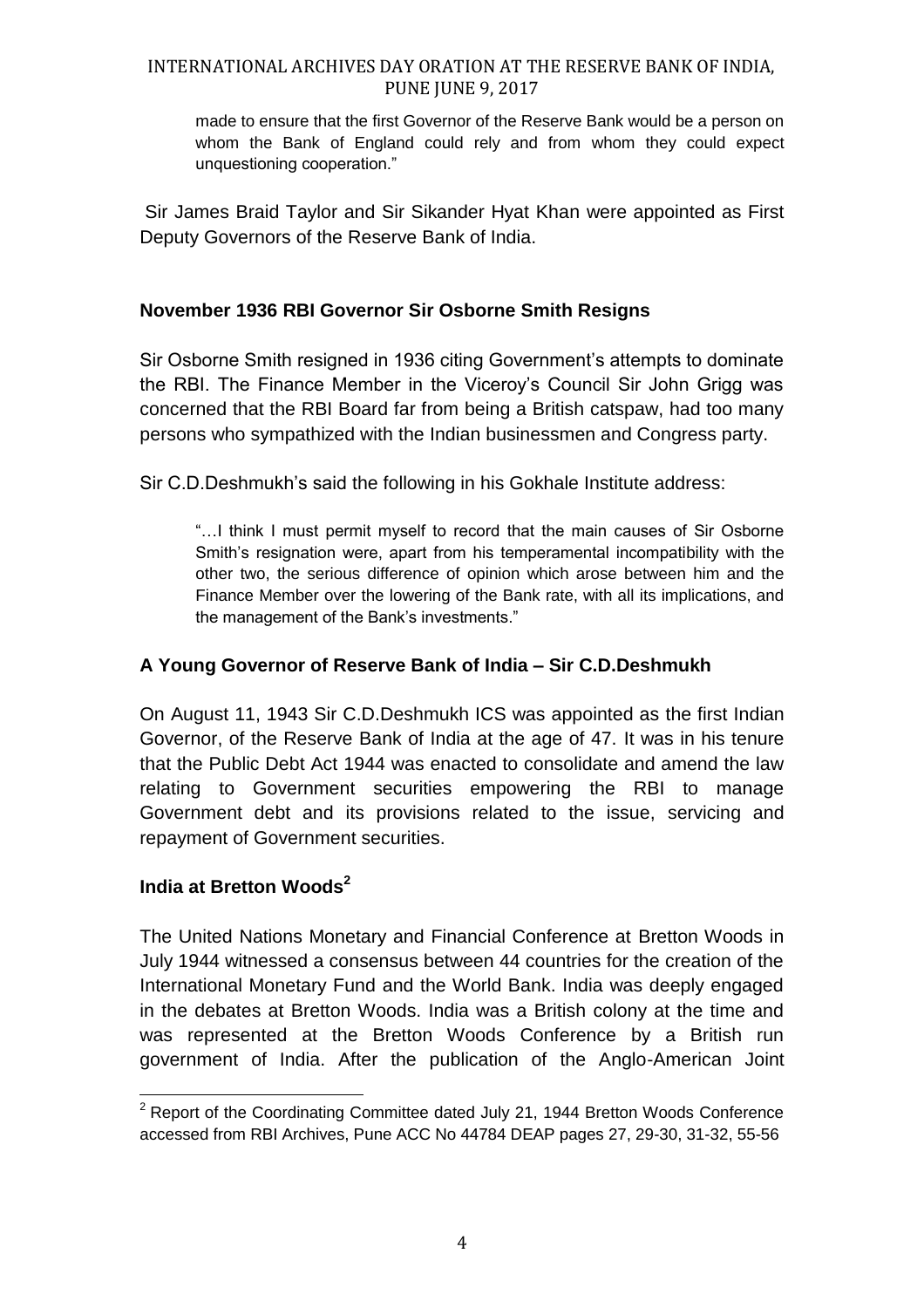Statement of 1944, the Government of India sent the document for comments to all provincial governments and chambers of commerce. Few other Governments involved in Bretton Woods negotiations engaged in this kind of consultation of public opinion in advance of the July conference.

India was represented at the Bretton Woods Conference by a six-member delegation including the Finance Minister Sir Jeremy Raisman, the Governor of the Reserve Bank of India Sir C.D.Deshmukh, R.K.Shanmugam Chetty, Dr. B.K.Madan and A.D.Shroff. . The Indian delegation made a plea for adequate representation in the management of the Fund, and a workable agreement with the Government of the United Kingdom for liquidation of her sterling balances.

Mr. A.D.Shroff in his statement at the Bretton Woods Conference said that

"What I ask for is a multilateral settlement of a portion of our balances. If the Conference is prepared to accept the principle of our amendment, then I see no difficulty at all in evolving a concrete formula, by which the two purposes set out in agreement can be met. The purpose set out in our agreement are two: To secure a multilateral convertibility for a reasonable portion of our balances and secondly to devise a formula so as not to place undue strain on the resources of the Fund. It may be that unfortunately situated as we are politically, perhaps the big guns in the Conference may not attach great importance to a country like India…..Suppose you don't accept our position, you are placing us in a situation, which I may compare to the position of a man with a million dollar balance in the bank but not sufficient cash to pay his taxi fare. That is the position you put us in."

The United States delegation expressed its sympathetic understanding of the importance of India's problem but took the view that the problem of wartime indebtedness will be settled directly by the countries concerned directly in a spirit of mutual understanding. The United Kingdom delegation said that they were grateful to those Allies and particularly to our Indian friends who put their resources at our disposal without stint and themselves suffered from privation as a result.

Lord John Maynard Keynes said

"we appreciate the moderate, friendly and realistic statement of the problem, which Mr. Shroff put before you today. Nevertheless the settlement of these debts must be a matter between those concerned."

Despite having lost the battle for orderly liquidation of sterling balances, India still participated in the Fund and the World Bank. The RBI had the task of persuading the Committee of the Indian Legislature to endorse Government's action in joining the Fund and the World Bank as an original member on December 27, 1945.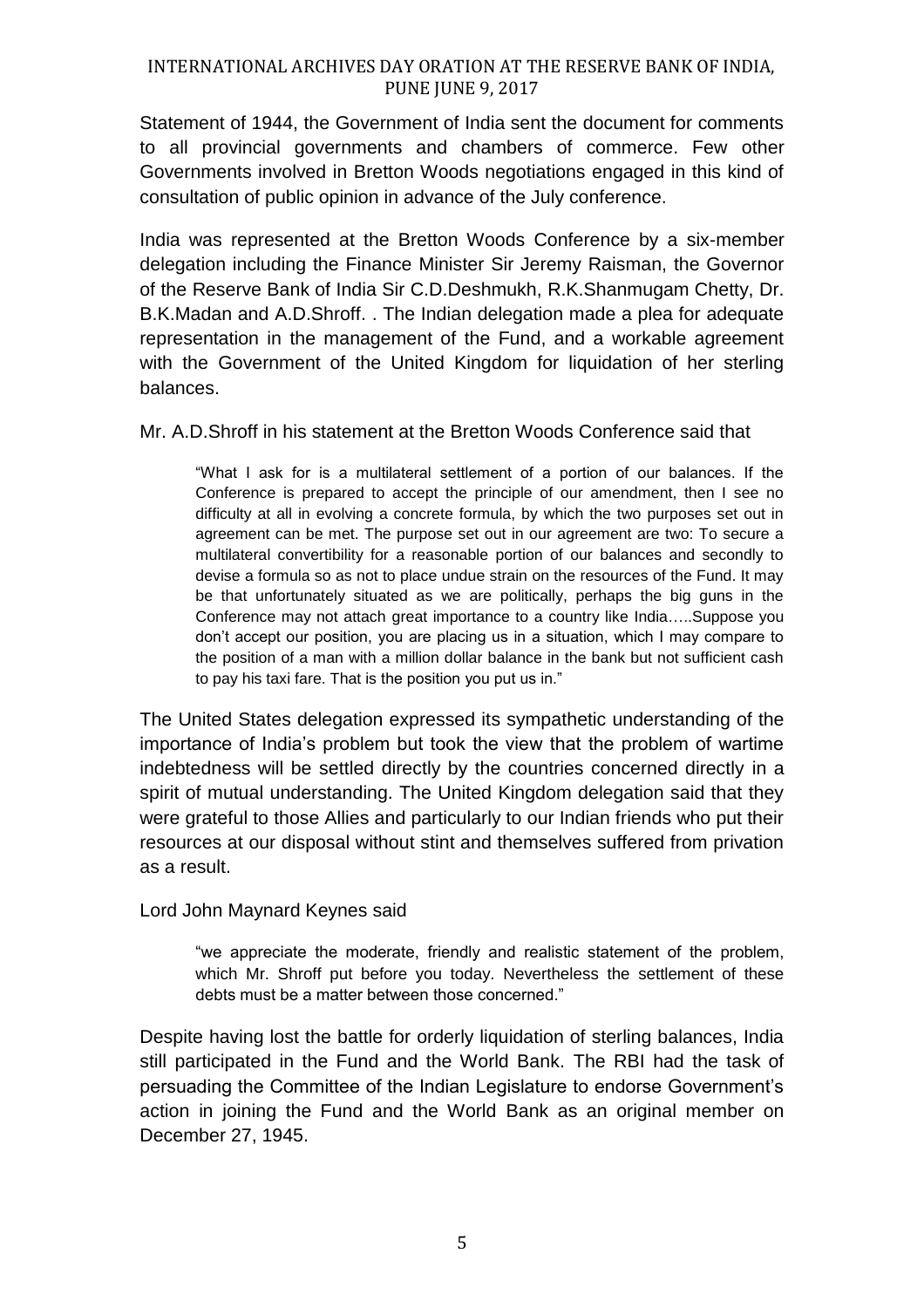## **January 1949 Nationalization of the Reserve Bank of India**

On January 1, 1949 the Reserve Bank of India was nationalized. The Reserve Bank (Transfer to Public Ownership) Act 1948 brought the Reserve Bank of India into public ownership. Sir C.D.Deshmukh was of the view that such a step was both premature and logically unnecessary in the present stage of the economic development of the country. That said, in the event of the Government decision to nationalize, the authorities of the Bank decided to cooperate with the Government in evolving a scheme of nationalization. The nationalization of the Reserve Bank warranted a reconstitution of the central and local boards and there was a detailed exchange of letters between the Governor RBI and Finance Minister and the RBI views were accepted.

# **July 1949 The First Rupee Devaluation**

On July 1, 1949 Sir Benegal Rama Rau was appointed as Governor RBI. On September 1, 1949 the rupee was devalued by 30.5 percent on the devaluation of the pound sterling along with the currencies of most of the members of sterling area. The devaluation of the rupee in 1949 consequent to the devaluation of the pound sterling caused a period of uncertainty. However by 1951 there was renewed confidence in the value of the rupee and the Finance Minister Chintaman Deshmukh said in Parliament that he was not satisfied that the rupee needed revaluation. In 1951, the RBI increased the interest rates to 3.5 percent from 3 percent at which it had remained since 1935. In July 1955 the Imperial Bank of India was converted to a State owned institution, the State Bank of India.

## **Prime Minister Nehru and Governor RBI Sir Benegal Rama Rau**

On 12<sup>th</sup> December 1956, Prime Minister Jawaharlal Nehru addressed Governor RBI Sir Benegal Rama Rau on a memorandum circulated by the Governor to the Directors of RBI on the Finance Bill. The letter says

"I have read this memorandum with great surprise. Apart from the contents of this memorandum, the whole approach appears to me to be improper. It is if I may use the words, an agitational approach against the Central Government. …Monetary policies must necessarily depend upon the larger policies which a Government pursues. It is in the ambit of those larger policies that the Reserve Bank can advise. It cannot challenge the main objective and policies of Government."

There was continued correspondence between the Prime Minister and the Governor RBI. On January 7, 1957 Sir Benegal Rama Rau resigned from the post of Governor RBI on account of differences with the Finance Minister T.T.Krishnamachari on issues of autonomy of the Bank and the public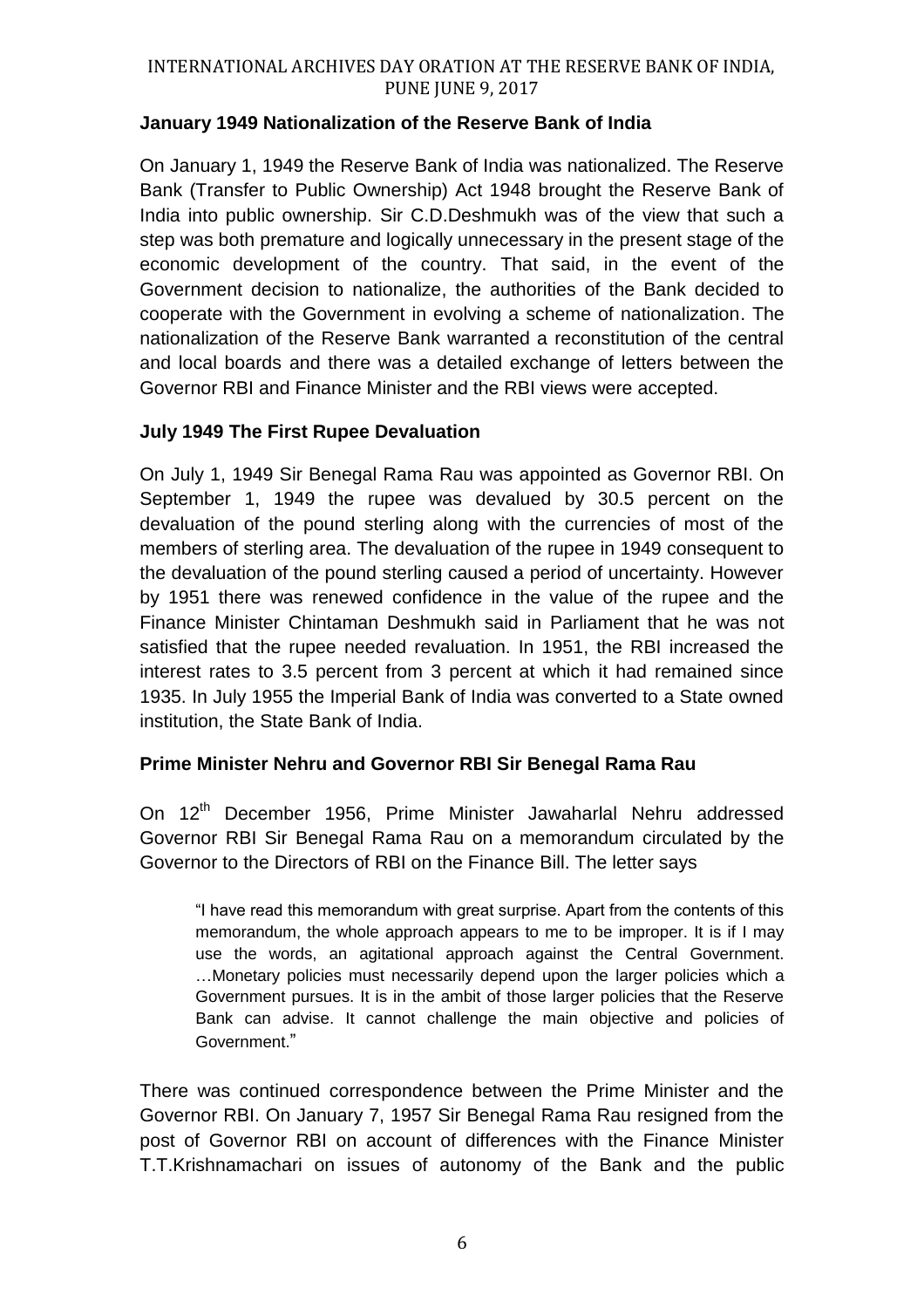criticism of the Bank by the Finance Minister. On February 18, 1958 the first major financial scandal involving Government in post-independence India, "The Mundhra Affair", which involved the support given to the shares of Mundhra Group of Companies by LIC, resulted in the resignation of the Finance Minister.

## **June 1960 India's First Bank Collapse – The Palai Central Bank**

1960 witnessed the first bank collapse in India with Palai Central Bank suffering a run on its deposits. The failure of the Palai Central Bank led to a number of bank panics across the country specially in Travancore and Delhi where Punjab National Bank, Oriental Bank of Commerce, New Bank of India and a few other banks experienced heavy withdrawals. The Banking Companies Act was further amended to protect depositors in cases of liquidation of Banks. Deposit Insurance was introduced on the basis of the Deposit Insurance Corporation Act, 1961.

## **June 1966 Rupee Devaluation**

Rupee was devalued by 36.5 percent to bring domestic prices in line with external prices, to enhance the competitiveness of exports and to address the country's trade and balance of payments problems on June 6, 1966. The US dollar which was equivalent to Rs. 4.75 rose to Rs. 7.50 and the pound sterling from Rs. 13.33 to Rs. 21. Special export promotion schemes were abolished as part of trade reforms on the same day. The devaluation of the rupee was seen as India succumbing to western pressure. The Government declared a plan holiday. The fourth five-year plan was abandoned in favor of three annual plans in the wake of disruptions in the economy on account of two years of drought, two wars, and the devaluation of the rupee. The annual plans guided development with immediate focus on stimulating exports and searching for efficient uses of industrial assets.

## **July 1969 Bank Nationalization**

 $\overline{a}$ 

Nationalization of 14 major Indian Scheduled Commercial Banks under the Banking Companies (Acquisition and Transfer of Undertakings) Ordinance 1969. L.K. Jha as Governor of RBI did not seem to be too involved with the 1969 decision on Bank Nationalization<sup>3</sup>. The RBI Board on July 23, 1969 merely stated that "there was a brief discussion on the implications of the bank nationalization ordinance."

<sup>3</sup> Srinivasa Raghavan, T.C.A.; Dialogue of the Deaf – The Government and the RBI; Tranquebar Press, 2017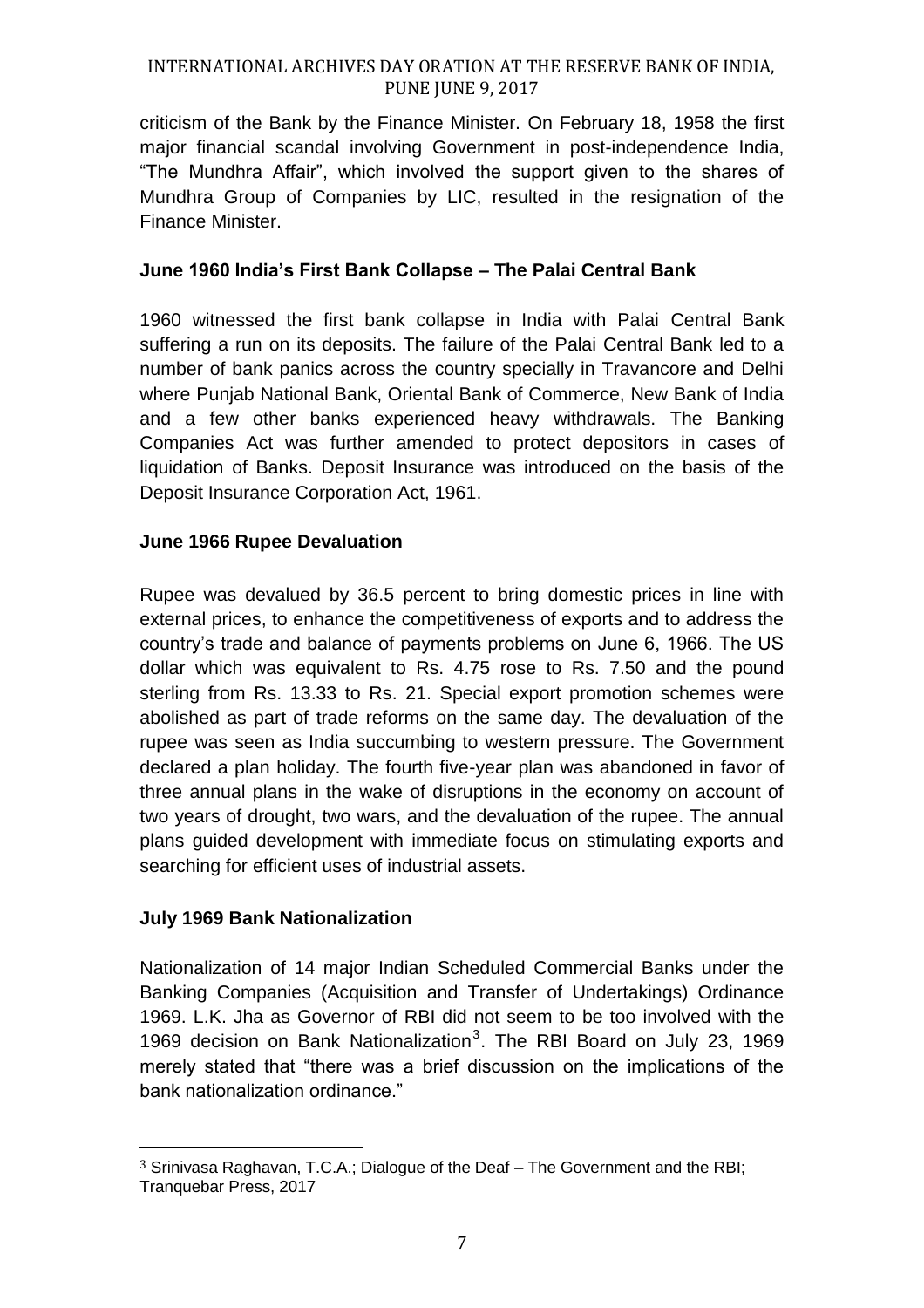### **September 1975 Regional Rural Banks**

The major push to enhance Rural Credit came when the Regional Rural Banks Bill was passed in January 1976. The RRB's were a cross between the commercial banks and cooperative banks, with their ownership being vested in a commercial bank. The RRB's were envisaged as state-sponsored, regional based, rural oriented commercial banks.

### **1981-83 IMF Program**

The Balance of Payments situation changed dramatically in 1979-80. Inflation soared from 3 percent in 1978-79 to 22 percent in 1979-80. The external terms of trade worsened significantly owing to higher prices for imported petroleum and fertilizers. Trade deficit zoomed. India's loan for SDR 5 billion was approved by the IMF Executive Board. The focal point of the adjustment effort was reduction of the current account deficit by 2 percent of GDP. The other quantitative performance criteria incorporated into the program was the ceiling on external commercial borrowing. Through the program period (November 1981 to February 1983) the RBI followed a policy of gradual devaluation of the rupee against a basket of currencies. India met all the performance criteria agreed upon and made each drawing on time. After 3 years, India had drawn SDR 3.9 billion of the SDR 5 billion, leaving SDR 1.1 billion to be drawn following negotiation of the  $4<sup>th</sup>$  year's program.

#### **1991 IMF Program**

India was on the verge of an economic crisis by 1990. All expansionary policies to raise growth had failed. On August 27, 1991, the Finance Minister addressed the Managing Director IMF for an 18-month stand-by arrangement in an amount equivalent to SDR 1656 million. A memorandum of economic policies setting out the economic program of the Government of India for the period 1991/92 and 1992/93 was also submitted. The Government also requested for an additional purchase under the compensatory and contingency financing facility with respect to any remaining excess in oil import costs or shortfall in merchandise and remittance earnings for the year 1991. The Government indicated its willingness to enter into a comprehensive structural adjustment program, supported by an arrangement under the Extended Fund Facility.

## **November 1997 Dealing with the Asian Currency Crisis**

RBI introduced a series of measures in response to the Asian Currency Crisis. The measures were aimed at absorbing excess liquidity without affecting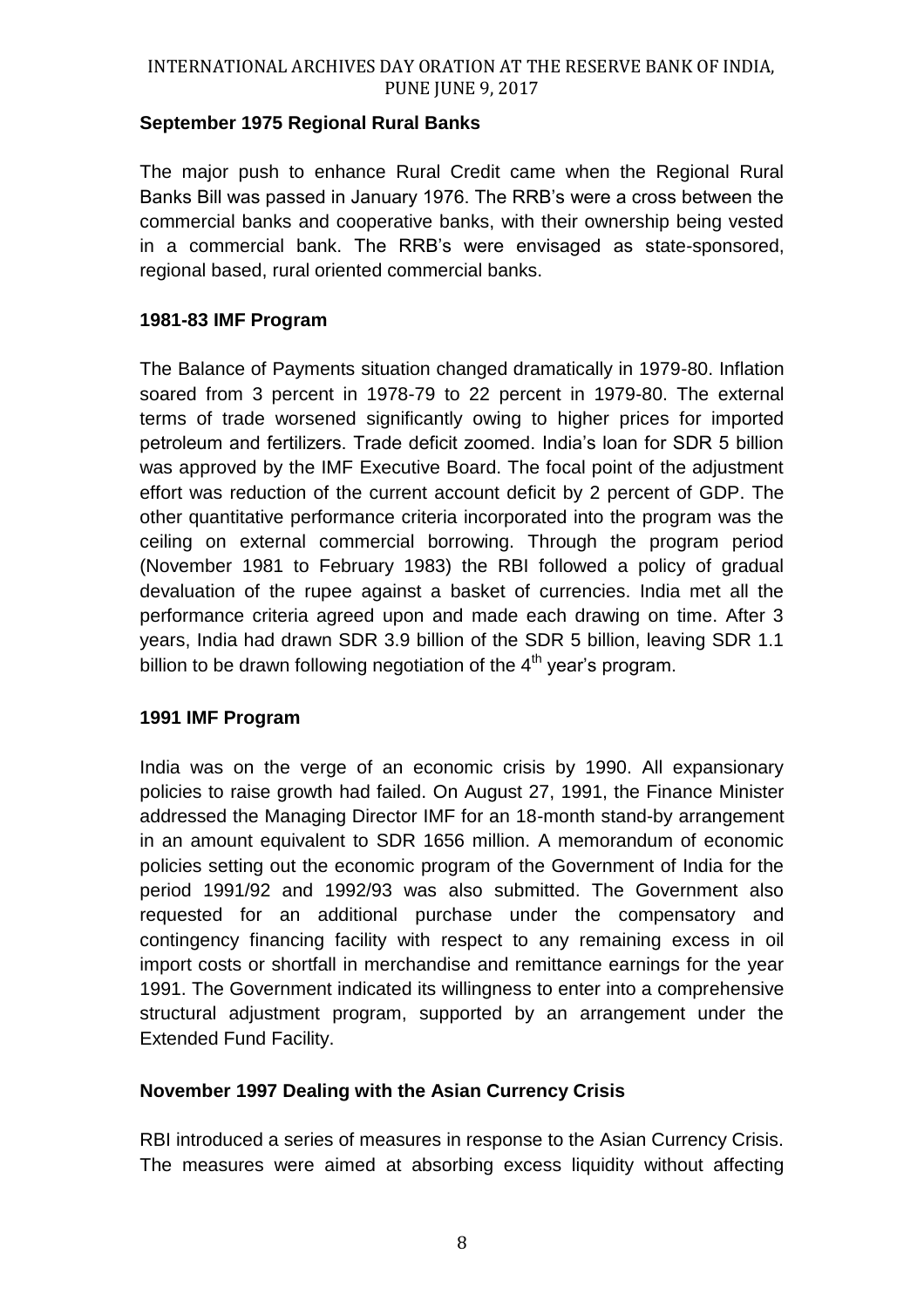availability of credit in productive sectors. In 1998, the Narasimham Committee on Banking Sector Reforms was setup to review the progress of banking sector reforms and recommend a program for financial sector reforms. By 2001, the RBI became a regulator of the money market and a number of market reforms were introduced. The automatic monetization of budget deficits was phased out with Government borrowing from the market. The rupee was made fully convertible on the current account.

#### **2000-2008**

The period is characterized by RBI's successful handling of banking supervision. The RBI adopted a modern payments and settlements system for oversight of the financial sector and took severe penal action against 45 errant banks. The RBI insisted on merger of banks with weak balance sheets with stronger banks to ensure that there were no private sector banks which did not meet the RBI's capital adequacy requirements by the global financial crisis of 2008.

## **RBI Archives – A roadmap ahead**

The function of a State Historian are to collect, collate, compile, edit and prepare for publication all official records, memoranda and data relative to the land mark events. The Library of Congress USA, the Moscow State Library Russia, The National Archives of Tokyo, The Ottoman Archives Istanbul Turkey contain amongst the largest collections of archival papers in the world. These institutions have large deployment of manpower comprising of Archivists, Language Specialists, clerks, expert copyists, support staff for retrieval of documents and  $21<sup>st</sup>$  century historians. A search of the "Moynihan Papers" at the US Library of Congress comprises of over 5000 folios. Similarly, the Moscow State Library contains the archival papers of the Russian Tsars - the Bible read by Peter the First and it is maintained in pristine condition. The Ottoman Archives carries the archival papers of Ottoman Turkey. The National Archives of India at its Bhopal office carries the official papers of the 1857 Sepoy Mutiny and the correspondence between the Rani of Jhansi and Tantia Tope which are in Urdu. Preservation and Retrieval of documents which are 200-300 years old requires immense commitment.

Almost all international and national archives have a custom of answering queries from scholars from everywhere. For an established Library or Archives this often takes many hours of efforts every day. The Historians are intensely interested in their work. The staff deployed require considerable knowledge and expertise to assist scholars. All International and National Archives receive generous appropriations of budget allocations. An archive of historical importance usually requires 30-50 lac square feet of space. The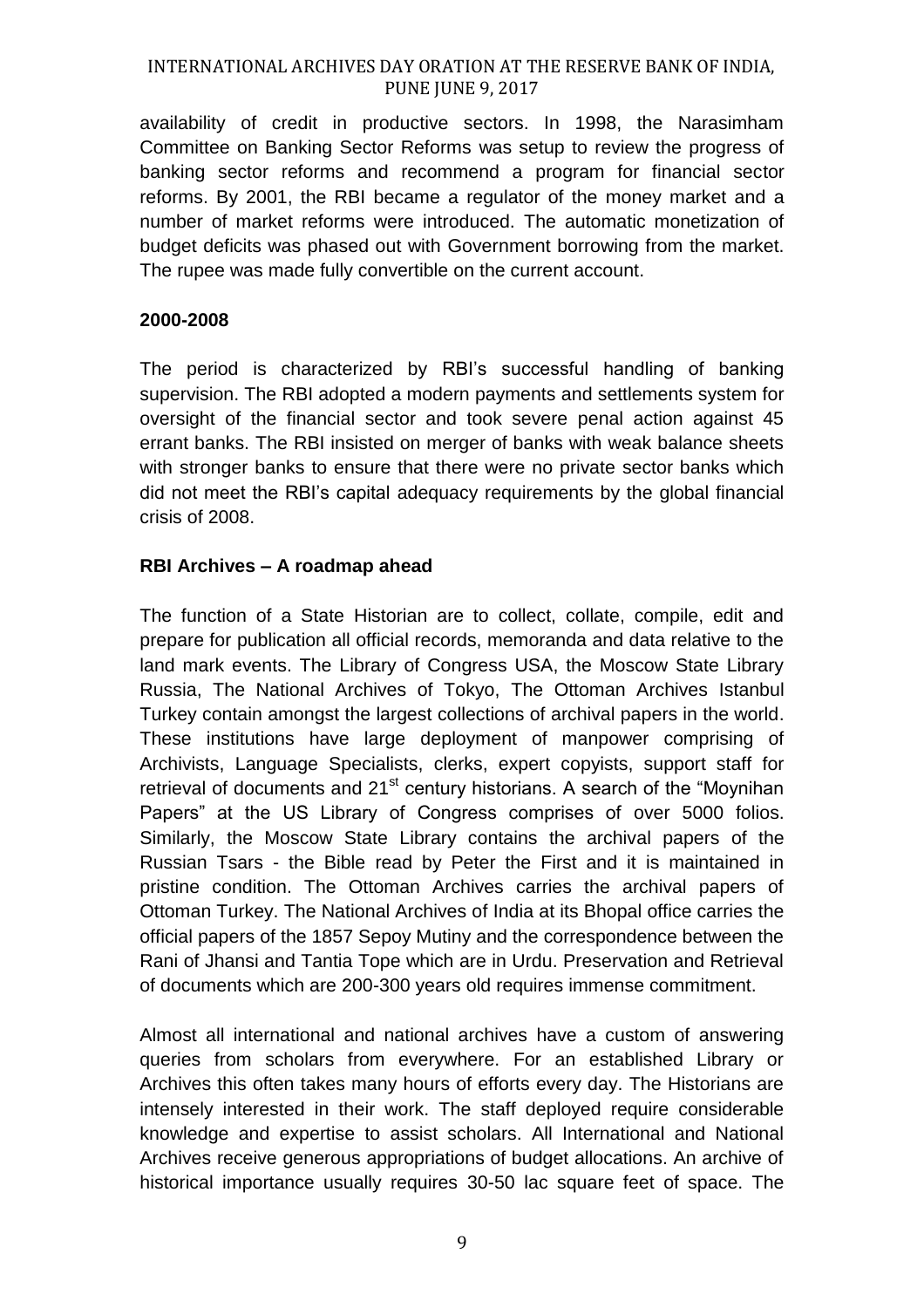National Archives of Japan contains several underground floors to protect important documents from frequent earthquakes. So large is the Ottoman Archives that it is housed in 7-8 buildings and document retrieval is done through cycle rickshaws. Archival documents also require protection from fire, moisture and dust. Access to important documents is only provided in secure conditions.

Preservation, coordination and publication represent the critical functions of a National Archives. A regular publication calendar will encourage scholars to frequently visit the archives. The Library of Congress provides type written indexes of the available documents. The National Mission on Manuscripts has published a 40 volume Catalogous Catalogorum to present the ancient manuscripts available with the mission in an orderly manner.

The archives of the historical events of a great Institution like the Reserve Bank of India comprise of letters, reports, orders, newspapers, magazines and other documents produced in the course of transacting public business. The value of the Bretton Woods documents, the IMF programs of 1966 and 1981 with the RBI archives are truly inestimable.

The RBI has an established record retention policy which at 12 years is lesser than that of Government of India, a record management policy consistent with the Public Records Act, designated records officers for transfer of records and a digitization policy to present the Monetary History of India since 1935. Acquisition and conservation of records are an important feature of any archives. A time bound acquisition and preservation plan needs to be drawn up on an annual basis. Digitization of relevant news-papers are a valuable addition to any archive. Regular training programs for records officers are essential.

International archives follow a practice of regular exhibitions of their archival papers. The RBI Archives may consider exhibitions of RBI Board meetings, department wise achievements since 1935 particularly in the Agriculture Credit Department, Bank Nationalization, IMF programs of 1966 and 1981, letters of Sir C.D.Deshmukh and Sir Benegal Rama Rau. The RBI archives can also consider collaboration with Archives of Bank of England and United States Federal Reserve for joint exhibitions of archival papers. Such joint exhibitions would enable a rich exchange of historical documents on contemporary history.

## **Conclusion**

It's remarkable that Historians occupy an important place amidst Central Bankers. The 4 volumes of History of Reserve Bank of India provide a wealth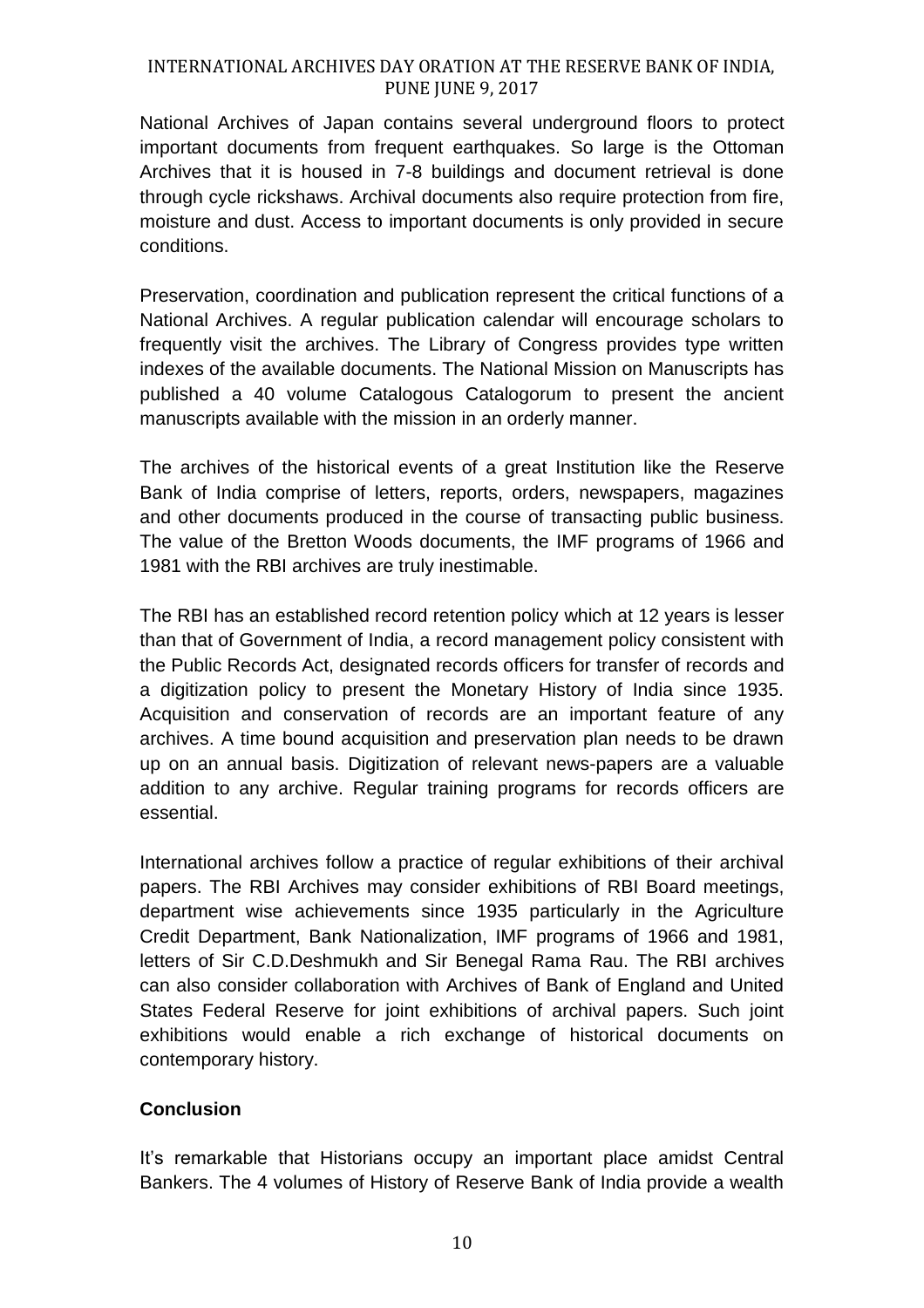of information about the various historical events. The quantum of rich archival history of the RBI makes it an immense joy for any historian to serve at the RBI archives. One can spend days and days going through the volumes of documents available. In the pursuit of my research work for my book India and IMF, I had the privilege of meeting the great men who served as Governors of RBI – Dr. C.Rangarajan, Dr. Bimal Jalan, Dr. Y.V.Reddy and Dr. Duvvuri Subbarao. Oral archives represent a vital element of history. The RBI may consider a project on oral archives so that the memories of these great men who led the Nation through critical times with astute leadership are adequately preserved in the coming days to serve as role models for emulation for future generations.

## **Bibliography**

- 1. Herbert L. Osgood., The Prussian Archives., Political Science Quarterly., Vol 8, No 3 (Sept 1893) pp 495-525
- 2. Mint Road Milestones, The RBI at 75, Reserve Bank of India 2010
- 3. Report of the Coordinating Committee dated July 21, 1944 Bretton Woods Conference accessed from RBI Archives, Pune ACC No 44784 DEAP pages 27, 29-30, 31-32, 55-56
- 4. The Reserve Bank of India 1957-1966 Volume 2 Chapter 17
- 5. The Reserve Bank of India, 1967-1981 Volume 3
- 6. The Reserve Bank of India, 1981-1997 Volume 4, Part A
- 7. The Reserve Bank of India 1981-1997 Volume 4, Part B
- 8. Srinivasa Raghavan, T.C.A.; Dialogue of the Deaf The Government and the RBI; Tranquebar Press, 2017
- 9. Victor Hugo Palsita., The Function of State Historian of New York., Proceedings of the New York State Historical Association, Vol. 8 (1909), pp. 209-221
- 10.Waldo Gifford Leland., The American Historical Review, vol 18, No 1 (Oct 1912), pp. 1-28